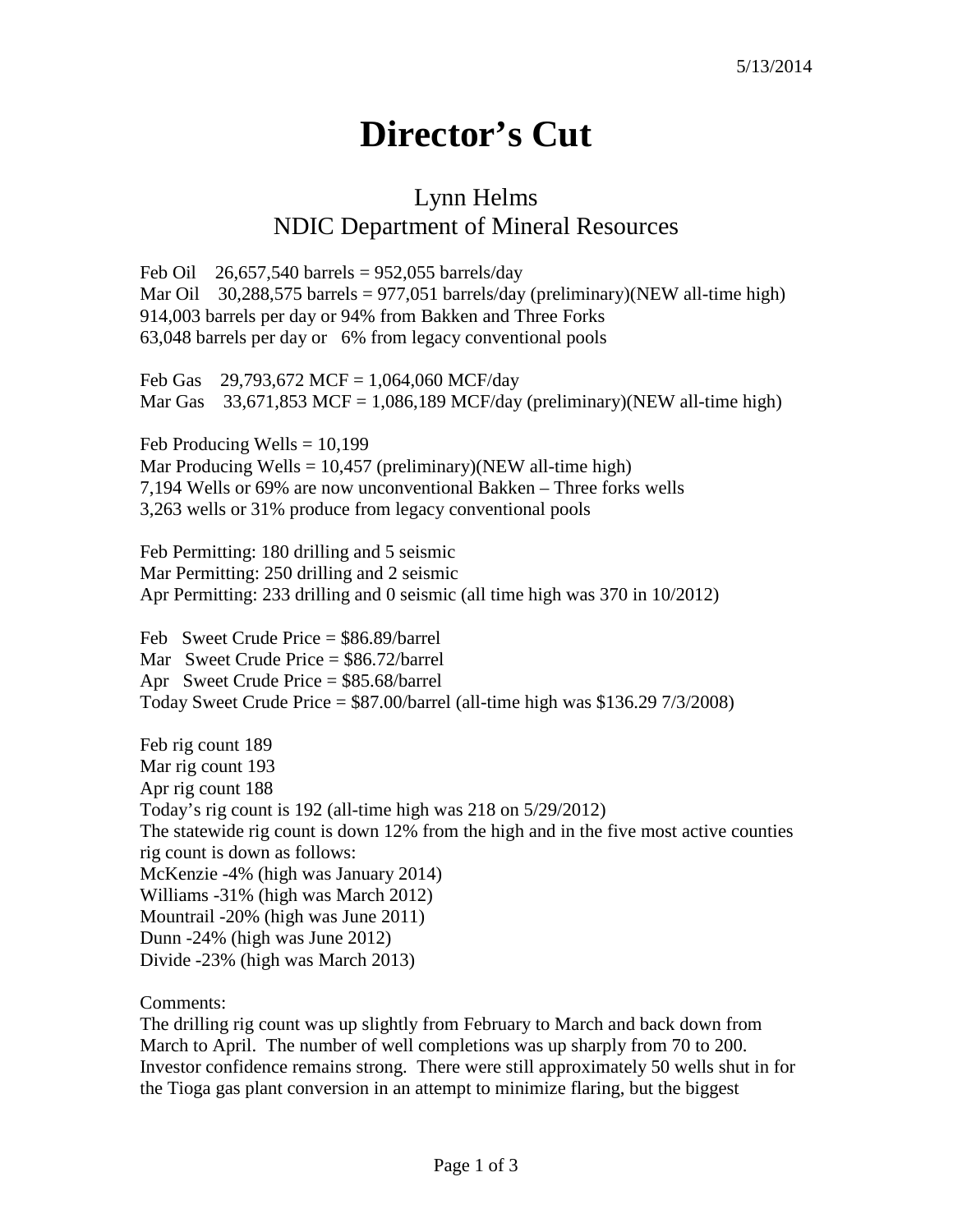production impact was still the weather. March began with 2-3 days of temperatures well below zero, add to that 7-12 days with wind speeds too high for completion work, and then 8 inches of snow on the last day of the month. In like a lion and out like a lion makes oil and gas work difficult.

Over 95% of drilling still targets the Bakken and Three Forks formations.

At the end of March there were about 635 wells waiting on completion services, a decrease of 15.

Crude oil take away capacity is expected to remain adequate as long as rail deliveries to coastal refineries keep growing.

Rig count in the Williston basin is increasing slowly. Utilization rate for rigs capable of 20,000+ feet remains above 90%, and for shallow well rigs (7,000 feet or less) about 60%.

Drilling permit activity returned to normal levels in Mar and April as operators start planning their summer programs.

The number of rigs actively drilling on federal surface in the Dakota Prairie Grasslands is unchanged at 1.

Activity on the Fort Berthold Reservation is as follows 24 drilling rigs (9 on fee lands and 15 on trust lands) 300,770 barrels of oil per day (92,500 from trust lands & 187,315 from fee lands) 1,174 active wells (748 on trust lands & 426 on fee lands) 156 wells waiting on completion 310 approved drilling permits (292 on trust lands & 18 on fee lands) 2,195 additional potential future wells (1,520 on trust lands & 675 on fee lands)

Seismic activity is steady 4 surveys active/recording, 3 remediating, 1 suspended, and 2 permitted. There are now 4 buried arrays in North Dakota for monitoring and optimizing hydraulic fracturing.

North Dakota leasing activity is very low, consisting mostly of renewals and top leases in the Bakken - Three Forks area.

US natural gas storage is now 48% below the five-year average indicating increasing prices in the foreseeable future. North Dakota shallow gas exploration may be economic at future gas prices.

The price of natural gas delivered to Northern Border at Watford City is up \$0.15 to \$4.29/MCF. This results in a current oil to gas price ratio of 20:1. The percentage of gas flared dropped to 33% largely due to the beginning stages of starting the new Tioga gas plant. The historical high was 36% in 09/2011.